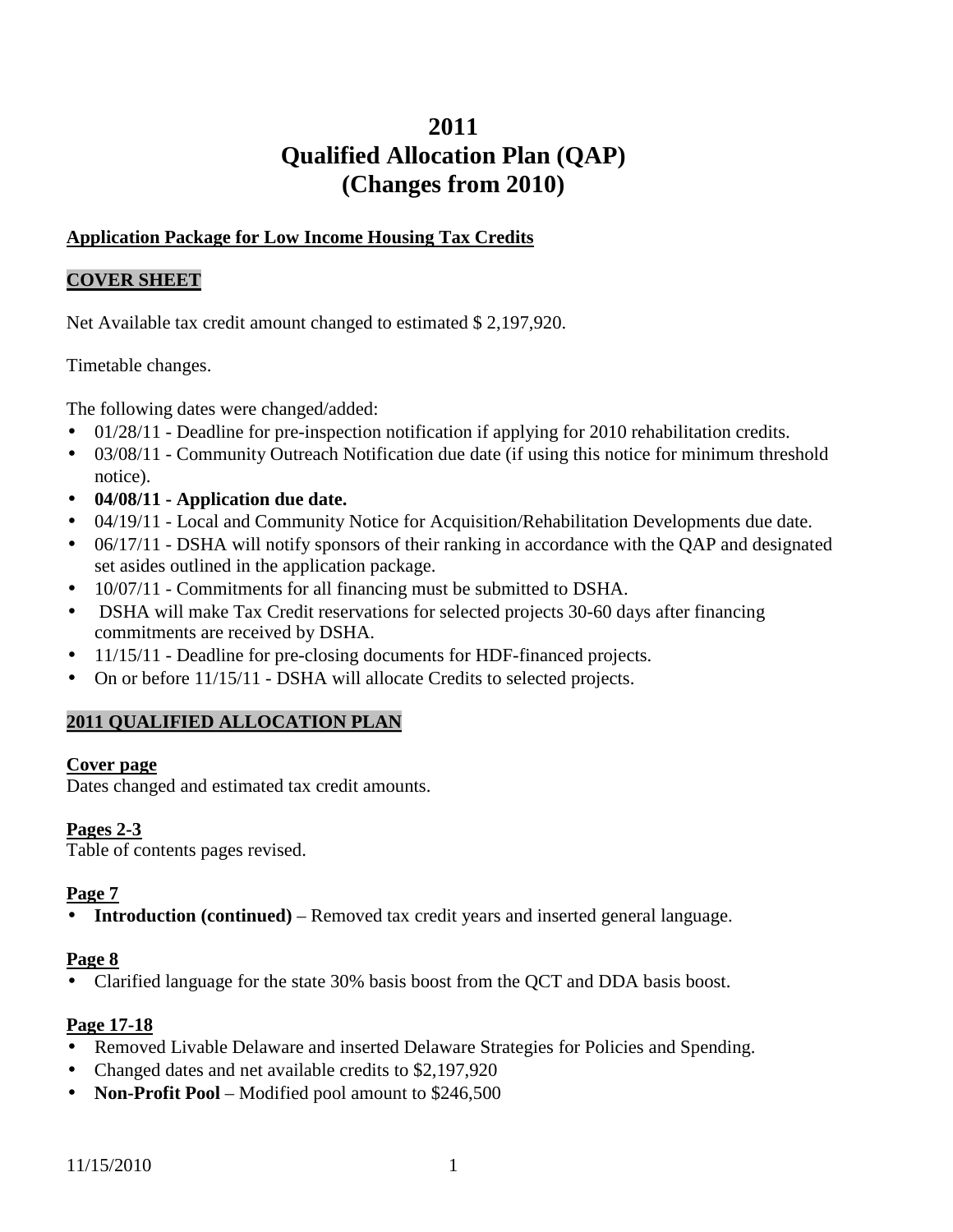- **Preservation Rehabilitation Pool**  Modified definition and changed pool amount to \$1,101,420.
- Further defined Preservation and provided new factor points for require hard cost/rehabilitation expenses that exceed \$50,000/unit- 4 points\*; have committed federal rental assistance contracts - 3 points; property was placed in service on or before December 31, 1994 – 2 points; property is non-elderly/disabled – 1 point. \*All hard/rehabilitation costs will be for the building and units only. (Must be documented by the Capital Needs Assessment and proposed rehabilitation work must be past its 50% life cycle per DSHA's Construction Standards. Attachment A – Cost Summary (Page 22 of Part II of the LIHTC application must also be completed).
- Clarified documentation requirement for a subsidized property provide a letter of confirmation that the funding source is interested in receiving an application. Also clarified that the obligation to apply is for "rental" assistance as a condition of the tax credit application.
- Clarified that imminent expiration of affordability controls within two (2) years "of application submission" or meets the definition of substantial rehabilitation.
- Clarified that RD Section 515 properties that are not contiguous can now apply under one application as long as the ownership entity is under common ownership for all properties.

• Moved paragraph, from under New Housing Creation and inserted after Chronically Homeless Set-Aside, "If there is insufficient demand for the Chronically Homeless Set-Aside, credits remaining in that set-aside will first be redistributed to the New Housing Creation or to any other respective set-aside or pool at DSHA's discretion.

### **Page 20**

- **New Housing Creation Pool pool amount is \$600,000.**
- Sentence was incomplete completed sentence to read, The new housing creation pool was established to encourage new rental housing in response to new household growth and to relieve the conditions of "At-Risk" renter households. "At-Risk" renters are cost-burdened, residing in overcrowded or substandard units, or on assisted housing waiting lists.

#### **Page 21**

• Moved "Contiguous property" paragraph from page 18 to Page 21

#### **Page 22**

- Added a clarification to the sentence -A checklist of required documents is provided "in the Attachment to the QAP".
- Added a new definition for Consultant.

# **Page 24**

- **Development Team** Added clarification and new sentence -Any substitutions of Development Team members from original application or at any time during the construction period must be preapproved by DSHA.
- Clarified language for the state 30% basis boost from the QCT and DDA basis boost.
- **Eligible Basis Limitations** Updated table to reflect HUD's 221(d) 3 limits effective 01/01/10 and clarified are limits utilized under the HOME program.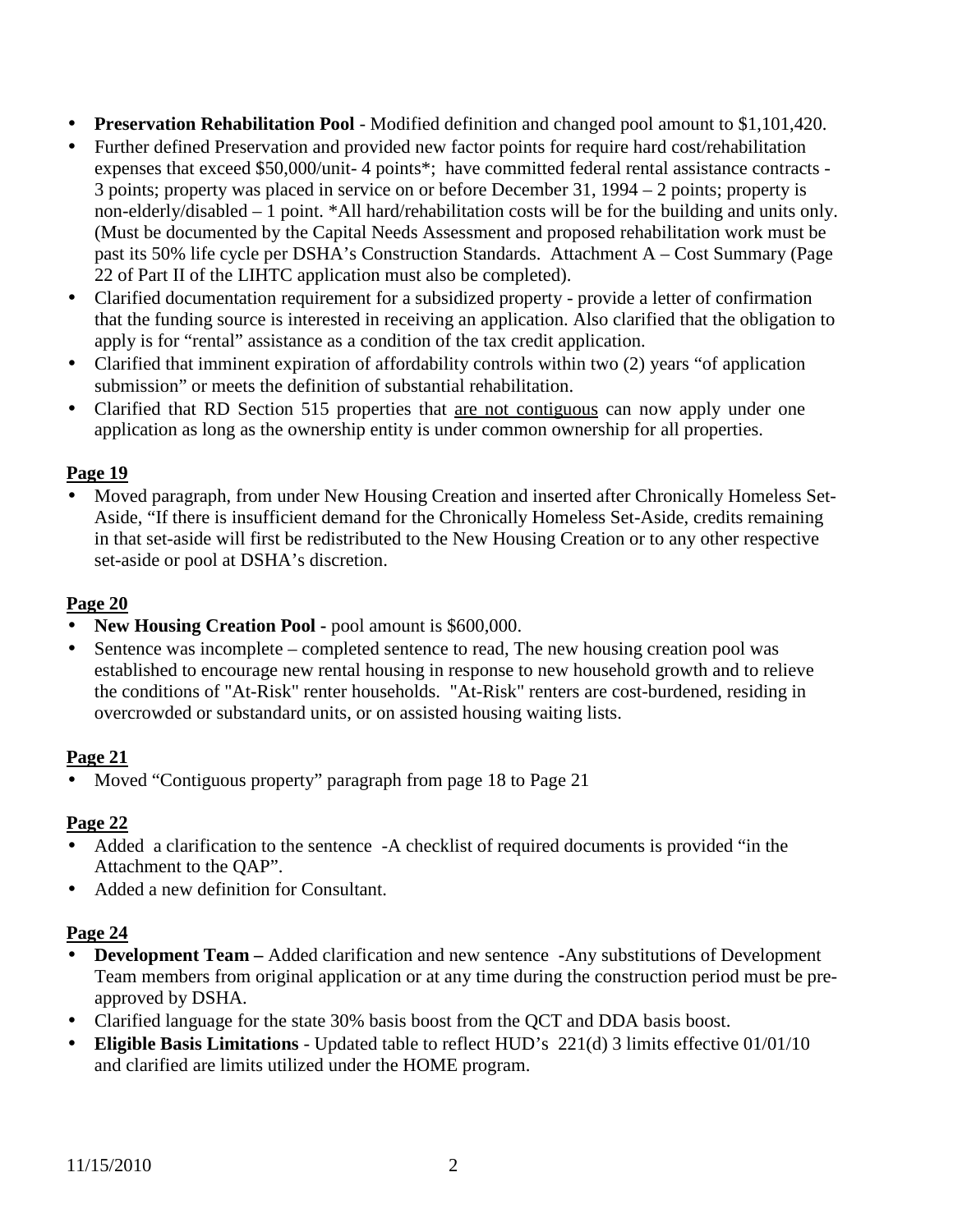- Added new definition of Environmental Audit and Environmental Assessment.
- **Identity of Interest** Revised language to match the HERA law of 2008.

### **Page 29**

• **Related Party** – Clarified to also note Identity of Interest definition.

### **Page 29**

- **Special Needs Housing** Revised wording for target special needs population
- **Social Services** Removed regular basis and clarified frequency of social services to be provided at least 4 times a year.

#### **Page 30**

• **Substandard Housing** – Redefined definition.

### **Page 31**

• **Substantial Rehabilitation –** added unless otherwise approved by DSHA.

### **Page 33**

• **DSHA Threshold Requirements –** Liveable Delaware removed and replaced with Strategies for State Policies and Spending. In addition, identified Level areas where tax credit developments should be located.

# **Page 35**

• **Local and Community Notice** - Changed due date to April 8, 2011.

#### **Page 36**

• **Development Team –** Added additional income restrictions as noncompliance for the Declaration of Restrictive Covenant.

#### **Page 36-37**

• **Financial Feasibility** – Revised and clarified the documentation requirements for all financing sources and when the information will be used for financial feasibility and points. In addition, clarified how the ranking process will proceed without commitments from public or private subsidy. Removed requirements under displaced for income certifications.

# **Page 38**

• **Communities of Opportunities –** Added new DSHA Threshold requirement for New Housing Creation for applicants to promote greater choice of housing opportunities and avoid undue concentration of assisted persons in areas containing a high proportion of low-income residents or in areas containing a high proportion of affordable rental units. In addition, communities with minimal affordable rental units relative to their housing needs should also be considered for newly created units.

# **Page 38 & 39**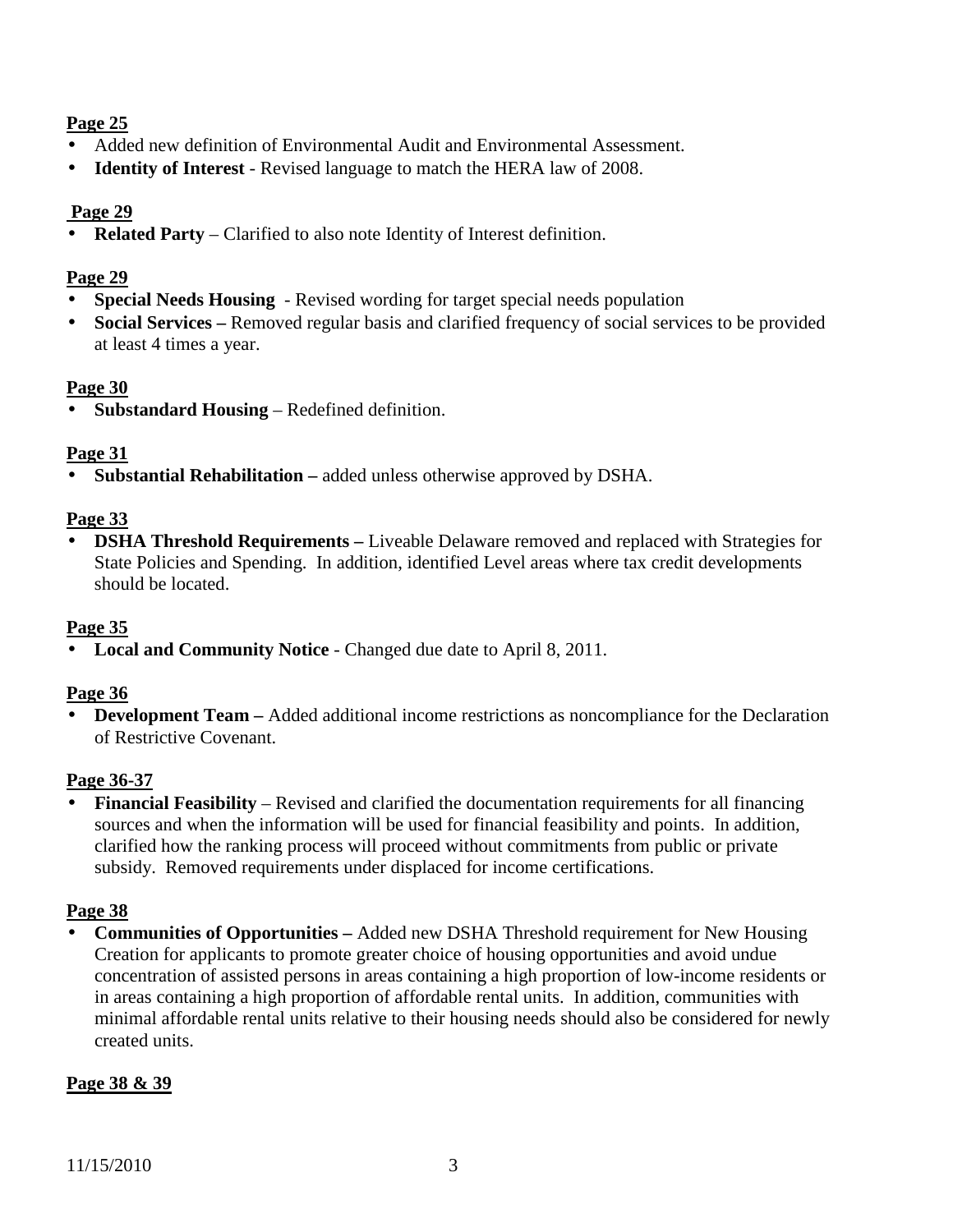- **Additional Units for Families in Poverty –** clarified income and/or rents should be calculated at 30% of income.
- **Per Unit Cost Reductions** Revised calculation based on new HUD 221(d)(3) limits effective 01/01/10 and clarified are limits utilized under the HOME program.

• **Special Needs Housing** - Revised wording for target special needs population and reduced points from five to three.

# **Page 42**

• **Local Government Contribution** – Clarified that written commitments or other documentation are required for points. Also, revised requirements so that a local contribution must reduce the development or operating costs of a development by at least 1% and added may receive 1 point.

#### **Page 43**

• Leveraging of Non-DSHA Administered Resources – clarified that DSHA will round up to the nearest percentage.

### **Page 44 & 45**

- **Preservation** Removed point category.
- Capacity of Development and Management Team Revised language to include "All members" of the development team must provide documentation that services will be provided during all phases of the development. DSHA reserves the right to determine "satisfactory" development experience. Any substitutions of Development Team members from original application or during any time during the construction period must be pre-approved by DSHA." Also clarified that Consultant and Broker Fees are not eligible development costs and must be paid from Developer Fees.
- **Social Services -** Removed regular basis and clarified frequency of social services to be provided at least 4 times a year.

#### **Page 47- 48**

- **Sites and Neighborhood Standards**  Removed 2010 standards and replaced with revised criteria.
- **Energy Efficiency Table** Revised entry door and hot water heater exceeding the standard criteria.

#### **Page 49**

• **Community Compatibility** – A new category was created for the applicant to clearly identify through the market study and capital needs assessment that the development is compatible in design and connectivity with their surrounding community.

#### **Page 49 & 50**

• **Development and Unit Amenities –** Additional examples were added and clarified.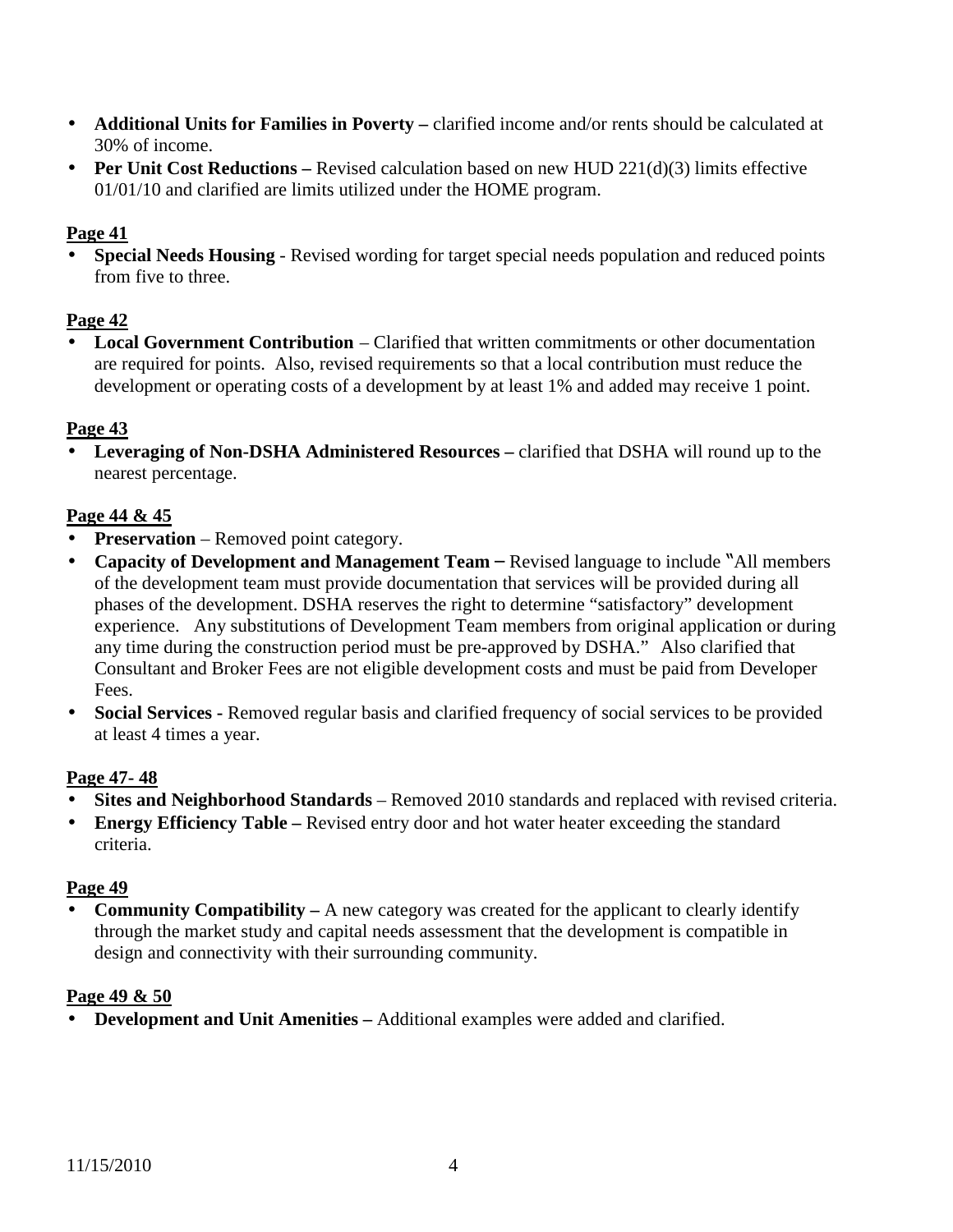- **Qualified Census Tract** reduce points from three to one.
- **Community Outreach -** Changed due date to March 8, 2011. Reduced points from five to three. Minimum point score was changed from fifty-five points to sixty points. Clarified that Town, City, County, or municipality meetings are eligible as community meetings/presentations only if the proposed development is the only item on the agenda and appropriate notification to all parties has been made.

### **Page 53**

- **Application Process**  LIHTC application due date changed to April 8, 2011. Reduced the number of applications from three to two.
- Moved paragraph from FOIA page that clarifies that as long as the application meets minimum threshold requirements, DSHA reserves the right to request additional information during the review process should it be deemed necessary. Any such information requested and/or provided, shall be considered part of the Application.

### **Page 54**

• **The Freedom of Information** – revised and updated per State law and DSHA policy. Removed last paragraph to page 53.

### **Page 55**

• **Review and Selection Process -** Clarified that the cost certification guide will be provided by DSHA for use by the developer and general contractor, and temporary certificates of occupancy are acceptable, clarified the penalty date for submitting cost certification after 90-day period.

### **Page 58**

• **Placed- in-service date** - Changed dates for meeting the 10% test as an eligibility requirement for 2011 LIHTC applications. Changed 2010 dates to read as "2011". Changed the word reservation to allocation. Clarified the 10% test date language. Clarified the applicable rates are for acquisition credits and that buildings will receive a 9% credit percentage until 2013 or upon Congressional amendment.

#### **Page 61-67**

- **Compliance Monitoring Procedures** Revised procedures to require all owners to use DSHA's MITAS integral database system for providing all required tax credit data. In addition, clarified the requirements of DSHA to annually report to the United States Department of Housing and Urban Development (HUD) all resident and project data for all tax credit projects that are being monitored by DSHA. DSHA will report annually the data to HUD in a format established by HUD.
- Revised the contact person from Cynthia Deakyne to Alice Davis.
- Clarified that the compliance monitoring fee is required during the second 15 years of the extended use period.

#### **Page 68**

• **Program Approval** - Changed Governor's name, approval date, newspaper ad dates, public hearing date and location.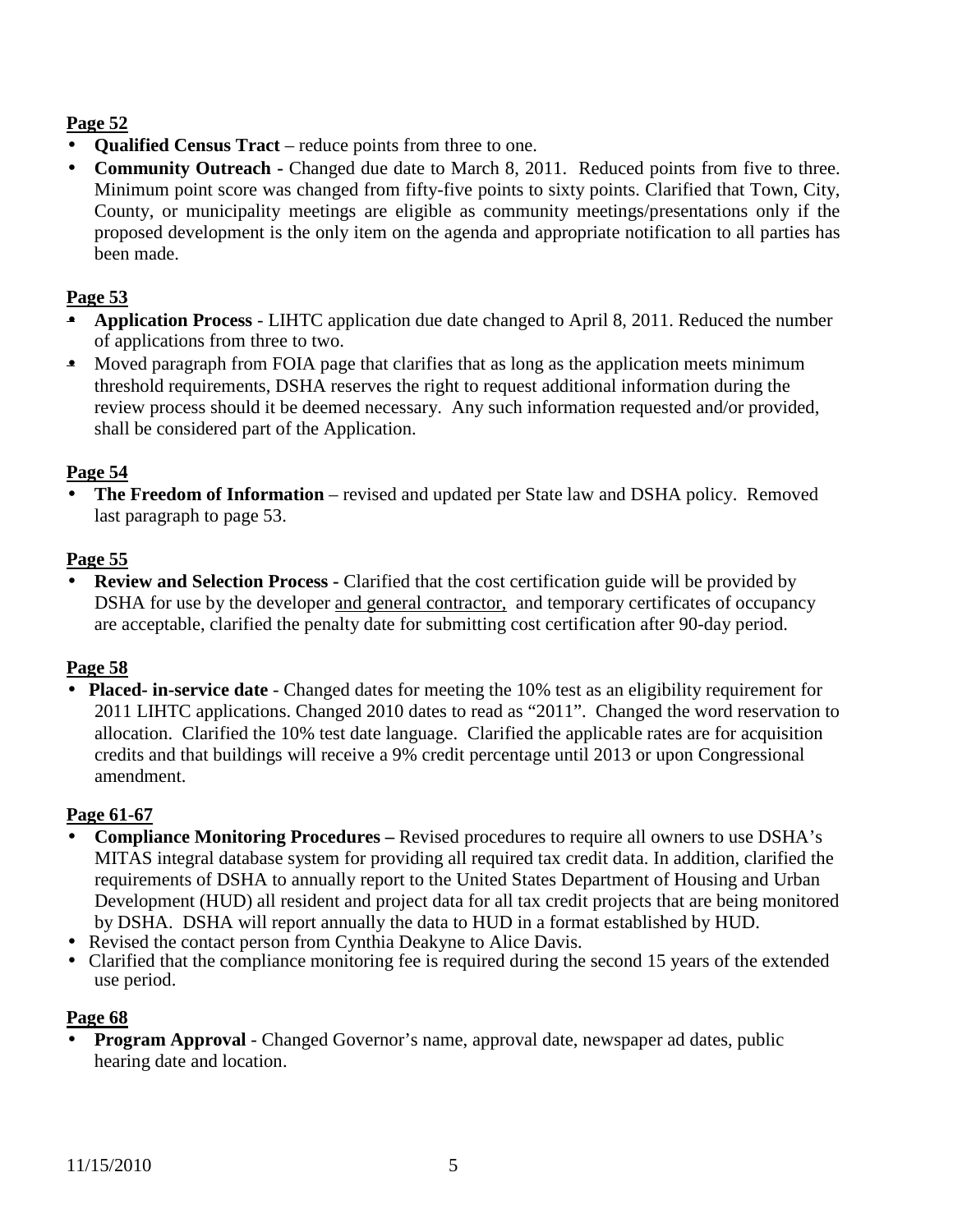# **Page 70 & 71**

.

- Removed Volume Cap Credits and replaced with Tax-Exempt Bond Financed Developments.
- Revised tax-exempt bond requirements to allow DSHA the right to waive other requirements in the QAP and the project otherwise qualifies for 4% tax credits under Section 42.
- Added "federal funding" for waiving the applying for 9% credits for HDF funding.
- Revised application fee to \$1,000

# **ATTACHMENTS TO THE QUALIFIED ALLOCATION PLAN**

#### **Page 3**

• Revised Working Capital requirements.

### **Page 4**

- **Equity Factor** set at .72 cents net.
- **Relocation** Added language to define relocation expenses and allowance for \$3,000 per unit as a line item expense.

#### **Page 5**

- Relocation Operating Deficit Reserve Added new underwriting criteria and defining what the reserve is used for and the maximum amount allowed (\$1,500 per unit).
- Bond Pre-Payment Fees clarified Bond Prepayment Fees must be supported in the appraisal as part of acquisition price.

#### **Page 7**

• **Difficult Development Areas** – Added Sussex County as a DDA.

#### **Page 9**

• **Eligible Basis Limits -** Changed to reflect 2010 HUD 221(d) (3) limits (most current).

#### **Page 10**

• Removed Livable Delaware and inserted Delaware Strategies for Policies and Spending.

#### **Page 13**

• **Exhibit 12 -** Changed due date for local and community notification.

#### **Page 14**

• **Exhibit 14 – Social Services - Removed regular basis and clarified frequency of social services to** be provided at least 4 times a year.

#### **Page 15**

**Exhibit 21 -** Changed due date to March 8, 2011. Clarified that Town, City, County, or municipality meetings are eligible as community meetings/presentations only if the proposed development is the only item on the agenda and appropriate notification to all parties has been made.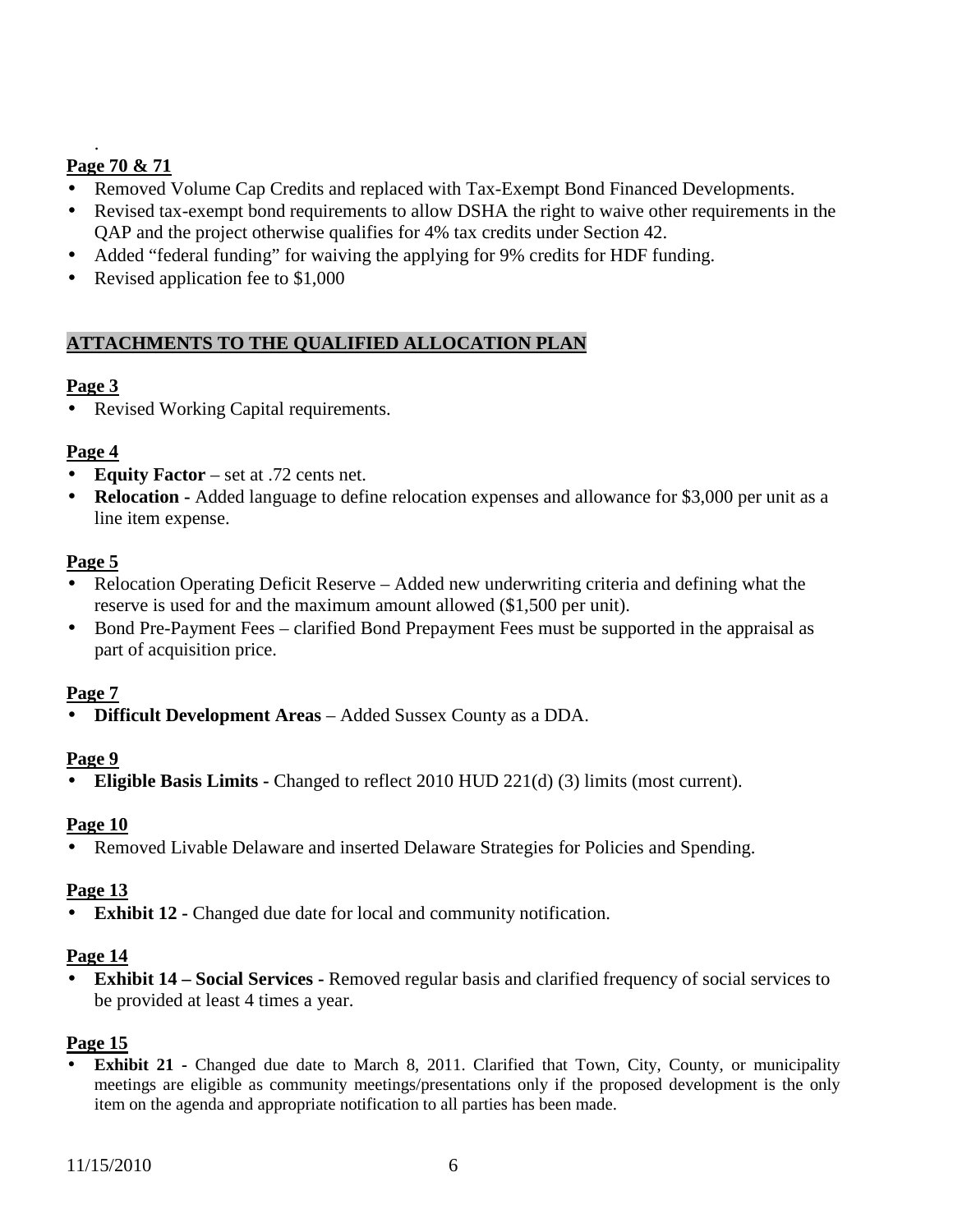#### •

### **Page 16**

- **Exhibit 25** Changed Liveable Delaware to State Strategies for Policies and Spending.
- **Exhibit 33 -** Clarified definition of Preservation to match the Preservation/Rehabilitation Pool new point requirements.

### **Page 18 -19**

- **Exhibit 52 -** Details of Debt Financing, changed due date for financing commitments to 10/07/11. Clarified that sponsors must provided letters that construction and permanent requests were made.
- **Exhibit 57 -** Clarified written documentation needed for local contributions.
- **Exhibit 62** Clarified that the cost certification guide will be provided by DSHA for use by the developer and general contractor, and temporary certificates of occupancy are acceptable, clarified the penalty date for submitting cost certification after 90-day period.

### **Page 21**

• **Attachment 7/Market Study Guidelines** – Added new access to services areas for market study to include.

#### **Page 24**

• **Attachment 8** – Removing contacts for local civic associations. There are no known directories being maintained by any agency in the state. All Developers should contact their local state representatives/legislators for information on their communities.

#### **Page 25**

• Changes Attachment 9 to Attachment 8. Revised dates for community notice and meetings for points and for threshold. Reduce points from a total of 5 to 3.

#### **Page 26**

**Attachment 10 was changed to Attachment 9 -** Added and clarified many construction requirements.

#### **Minimum Construction/Rehabilitation Standards**

#### **Page 29**

- Added Architect Certification
- Clarified General Contractor Policy and Bidding Protocol. Listed website address for materials.
- **Added when feasible, segregate all recyclable construction debris, materials and waste.**

#### **Page 31**

- **Doors and Windows** Clarified Peep/viewer to be provided for solid rear door. Unit numbers shall be provided on all rear doors.
- **Finishes**  Clarified floor finish requirements that VCT flooring shall be used for entry areas, bathrooms and dining areas. Doorstops - the use of hinge pin type doorstops are prohibited.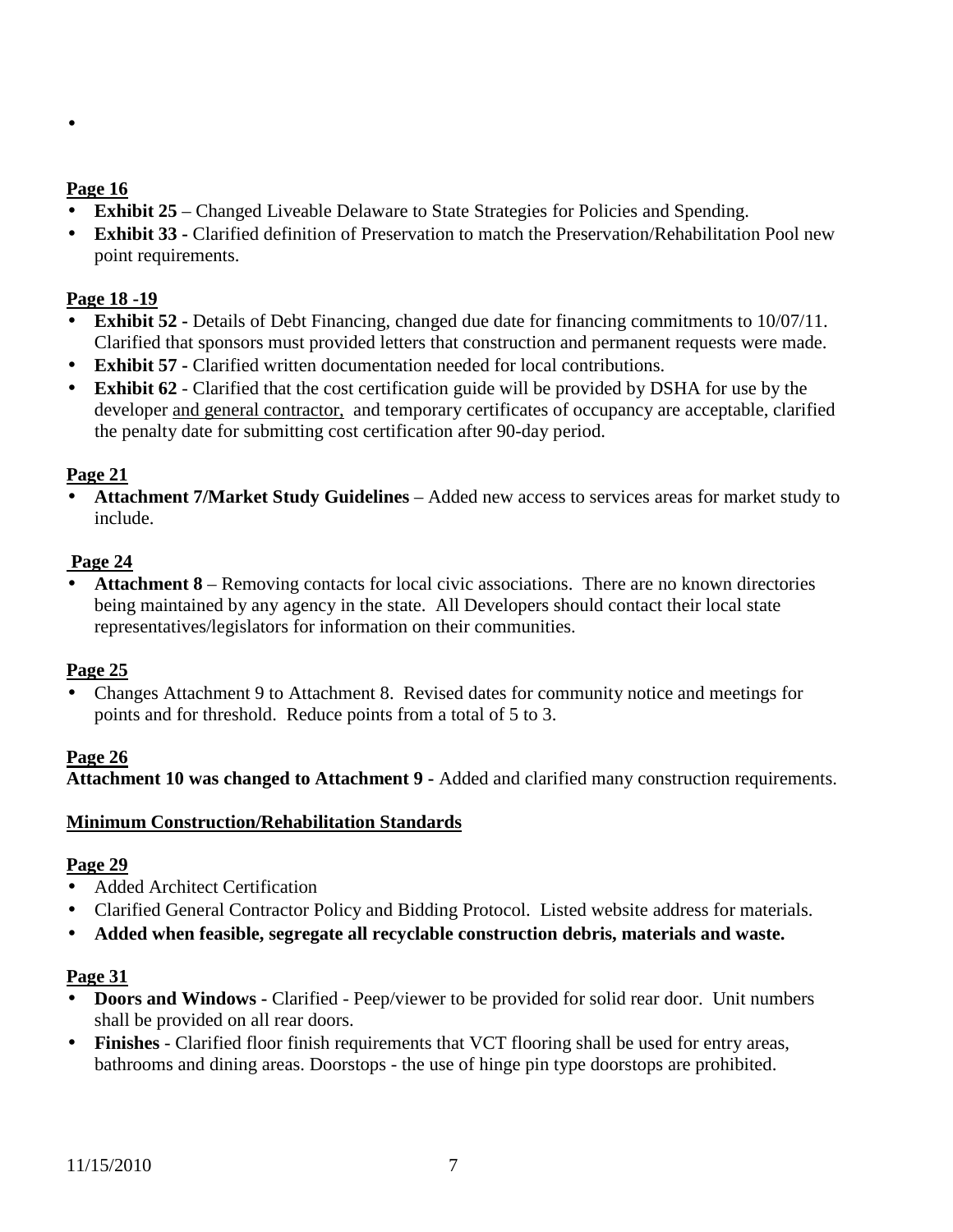- **Specialties** Added concealed blocking is to be provided for all items such as tissue paper holders, grab bars, and medicine cabinets. One inch diameter grab bars properly mounted to in-wall blocking shall be used in lieu of standard towel bar.
- **Furnishings** added provide plastic laminate on wall between wall and base cabinet for all areas adjacent to cabinets. Added - wet wall at mop sink shall have FRP board on walls.

#### **Pages 33**

- **Mechanical** Added provide a main water supply shutoff for each building. Clarified Existing utility connections shall be field verified to receive new equipment.*Existing condensate lines shall be cleaned, tested, and discharge connections verified. (REPLACE IF NECESSARY)*
- Added Hot water heaters shall have a minimum Energy Factor between 0.82 to 0.91EF.
- Added Floor drains and/or sump holes shall be provided in all basements. The floor shall be pitched to these drains or sumps and the drains or sumps shall be connected to a positive drainage system, or to the exterior of the building. Sump pumps must be installed, ½ Hp minimum.
- **Electrical Clarified ARC Fault -**or where code mandates, most stringent shall apply.

### **Page 34**

- **Miscellaneous** Clarified Contractor shall supply rechargeable 2.5 ABC fire extinguishers (minimum size) for each unit, or where code mandates, most stringent shall apply.
- Added All emergency exit signs shall be LED.
- Added Automatic light controls in the community building should minimize energy use.
- Clarified that Dryer venting must meet all applicable codes for venting.
- Note 3 Clarified that the following "Plans/Specifications Review" checklist for informational purposes as to the key areas DSHA will review for compliance to DSHA's minimum construction/rehabilitation standards.

#### **Page 55-56**

• Added new Green and Energy Certifications for applicant and architect to clearly certify all DSHA green and energy standards.

#### **Page 54**

#### **Relocation**

• Revised policy for per unit charge for relocation expenses from a management entity since a larger per unit cost is now allowed as a line item to include this cost.

#### **Page 62**

Updated relocation form.

#### **2010 LIHTC APPLICATION Part II**

# **Page 2**

# **Development Team**

• Clarified that Processing Agent/Brokers/Consultant's must be paid from Developer Fee. Also clarified any substitutions of Development Team members from original application or during any time during the construction period must be pre- approved by DSHA.